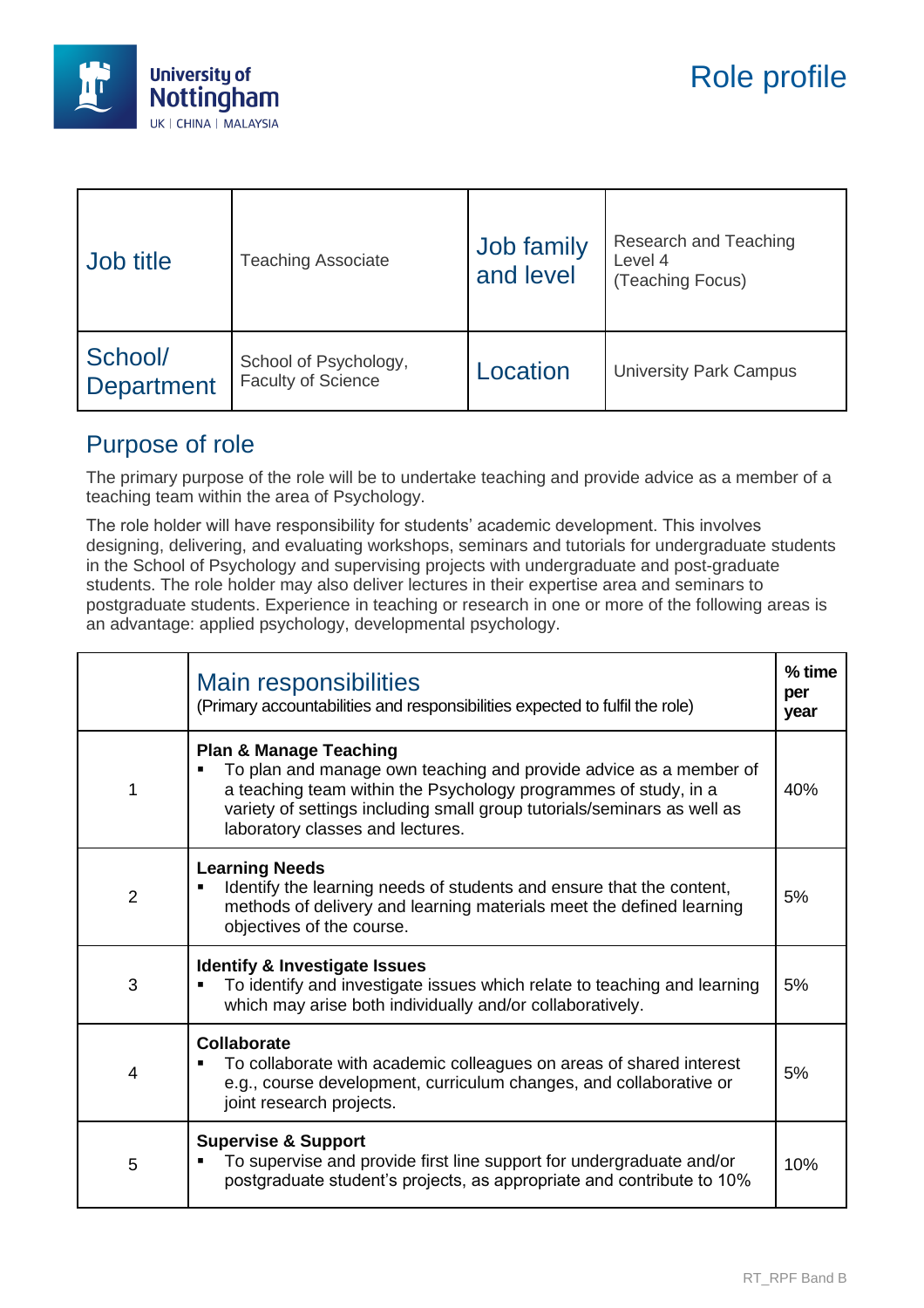|                 | collaborative decision making with colleagues on the assessment of<br>students work to identify and respond to the diversity of student's<br>needs.                                                                                                                                                                                                                 |     |
|-----------------|---------------------------------------------------------------------------------------------------------------------------------------------------------------------------------------------------------------------------------------------------------------------------------------------------------------------------------------------------------------------|-----|
| $6\phantom{1}6$ | <b>Administration</b><br>• To contribute to the effective management and administration of the<br>School/ Department/work unit by performing duties allocated by the Head<br>of School. This may include responsibility for administrative duties in areas<br>such as admissions, time-tabling, examinations, and assessment of<br>progress and student attendance. | 5%  |
| $\overline{7}$  | <b>Supporting Teaching</b><br>To contribute to organising resources and effective decision making in<br>support of teaching. Maintain records and materials in support of<br>teaching activities.                                                                                                                                                                   | 10% |
| 8               | <b>Self-Development</b><br>To develop and continually update knowledge and understanding in<br>field or specialism and/or to seek ways of improving own performance<br>by reflecting on pedagogical teaching design, delivery and obtaining<br>and analysing feedback in order to develop own teaching and learning<br>skills.                                      | 10% |
| 9               | <b>Coach &amp; Develop Students</b><br>To coach and support tutorial groups, developing their knowledge and<br>their learning skills, and be responsible for the pastoral care of<br>students, dealing with sensitive issues.                                                                                                                                       | 10% |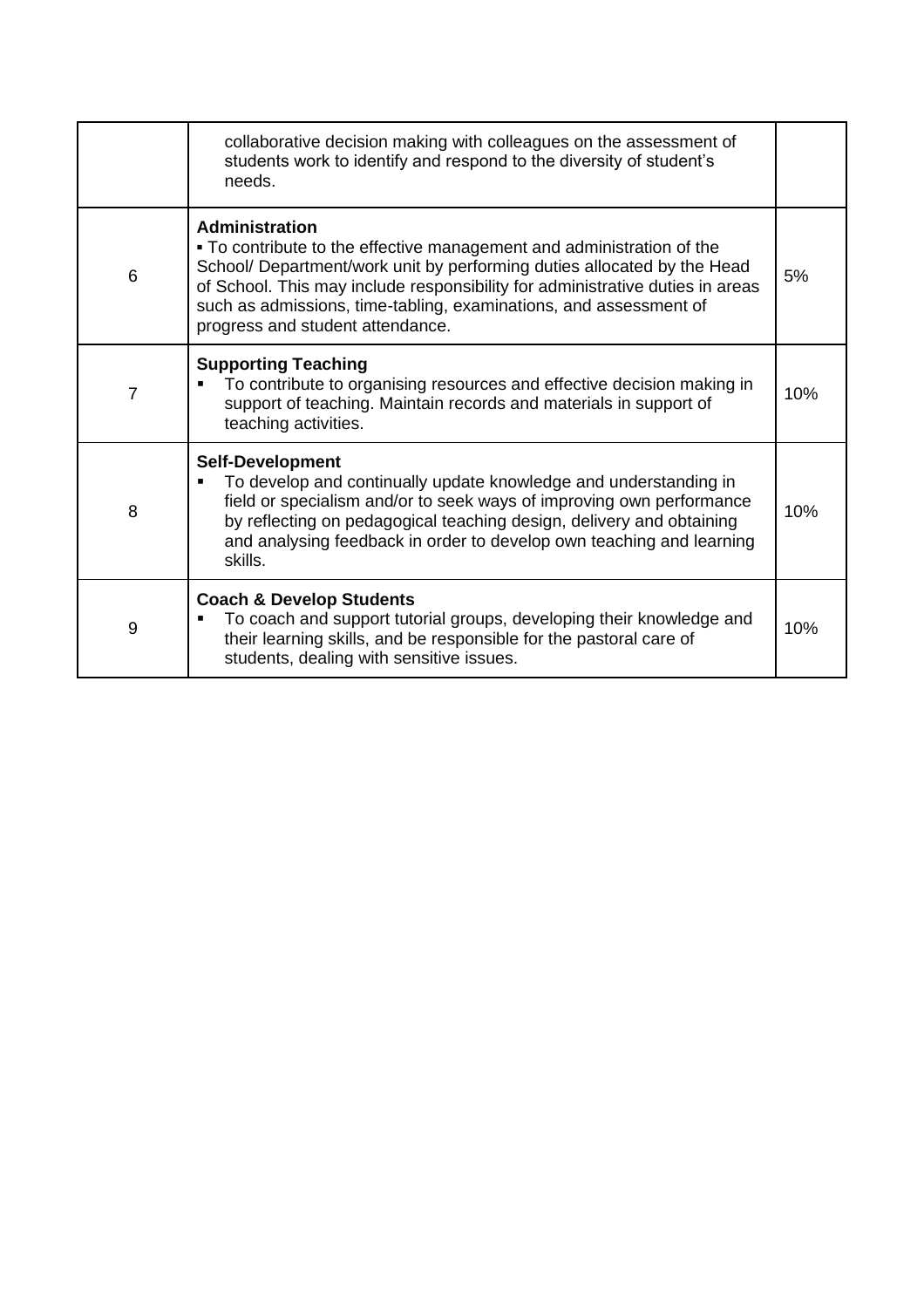## Person specification

|                                                                               | <b>Essential</b>                                                                                                                                                                                                                                                                                                                                                                                                                                                                                                                                                                                                                                                              | <b>Desirable</b>                                                                                                                                                                                                                                                                                                                                                                    |
|-------------------------------------------------------------------------------|-------------------------------------------------------------------------------------------------------------------------------------------------------------------------------------------------------------------------------------------------------------------------------------------------------------------------------------------------------------------------------------------------------------------------------------------------------------------------------------------------------------------------------------------------------------------------------------------------------------------------------------------------------------------------------|-------------------------------------------------------------------------------------------------------------------------------------------------------------------------------------------------------------------------------------------------------------------------------------------------------------------------------------------------------------------------------------|
| <b>Skills</b>                                                                 | Excellent oral and written<br>$\blacksquare$<br>communication skills, including the<br>ability to communicate complex<br>information with clarity.<br>High ability to facilitate conceptual<br>$\blacksquare$<br>thinking, innovation and creativity.<br>Potential to deliver high quality<br>$\blacksquare$<br>active learning.<br>Ability to assess and organise<br>٠<br>resource requirements and deploy<br>effectively.<br>Ability to build relationships and<br>$\blacksquare$<br>collaborate with others, both<br>internally and externally.<br>Ability to engage and retain the<br>$\blacksquare$<br>interest and enthusiasm of<br>students and inspire them to learn. | Ability to design course materials<br>п<br>and plan to and organise the<br>delivery and assessment of taught<br>courses within an agreed quality<br>framework.<br>Ability to creatively apply relevant<br>$\blacksquare$<br>approaches to teaching and<br>learning support.<br>Ability to plan and deliver teaching<br>$\blacksquare$<br>which is inclusive to diverse<br>students. |
| Knowledge and<br>experience                                                   | Previous teaching experience at<br>٠<br>Higher Education level in small<br>and intermediate sized groups<br>(e.g. seminars, workshops,<br>tutorials and laboratory classes).<br>Knowledge and experience of<br>٠<br>teaching or research in one of or<br>more areas of the British<br>Psychological Society Curriculum.                                                                                                                                                                                                                                                                                                                                                       | Experience of teaching using<br>active learning to diverse students.<br>Experience lecturing to large<br>٠<br>groups.<br>Experience with blended or flipped<br>п<br>learning.<br>Knowledge and experience of<br>$\blacksquare$<br>teaching or research in applied<br>and/ or developmental<br>psychology.                                                                           |
| <b>Qualifications.</b><br>certification and<br>training<br>(relevant to role) | Completed, or working toward<br>$\blacksquare$<br>completion of, a PhD or equivalent<br>in Psychology or related area.                                                                                                                                                                                                                                                                                                                                                                                                                                                                                                                                                        | $\blacksquare$<br><b>BPS approved Bachelor level</b><br>Degree in Psychology (or<br>equivalent overseas qualification<br>or conversion course).<br><b>Higher Education teaching</b><br>$\blacksquare$<br>qualification (or working towards).                                                                                                                                        |



As part of this, we welcome a diverse population to join our work force and therefore encourage applicants from all communities, particularly those whose protected characteristics under the Equality Act 2010, are not wellrepresented in our current staff body.



The University is a signatory of the Declaration on Research Assessment (DORA). As such we commit to focus on the scientific content of publications (where requested or provided as part of the recruitment and selection process) as a basis for review of quality, and consideration of value and impact of research conducted, rather than any proxy measures such as Journal Impact Factor.